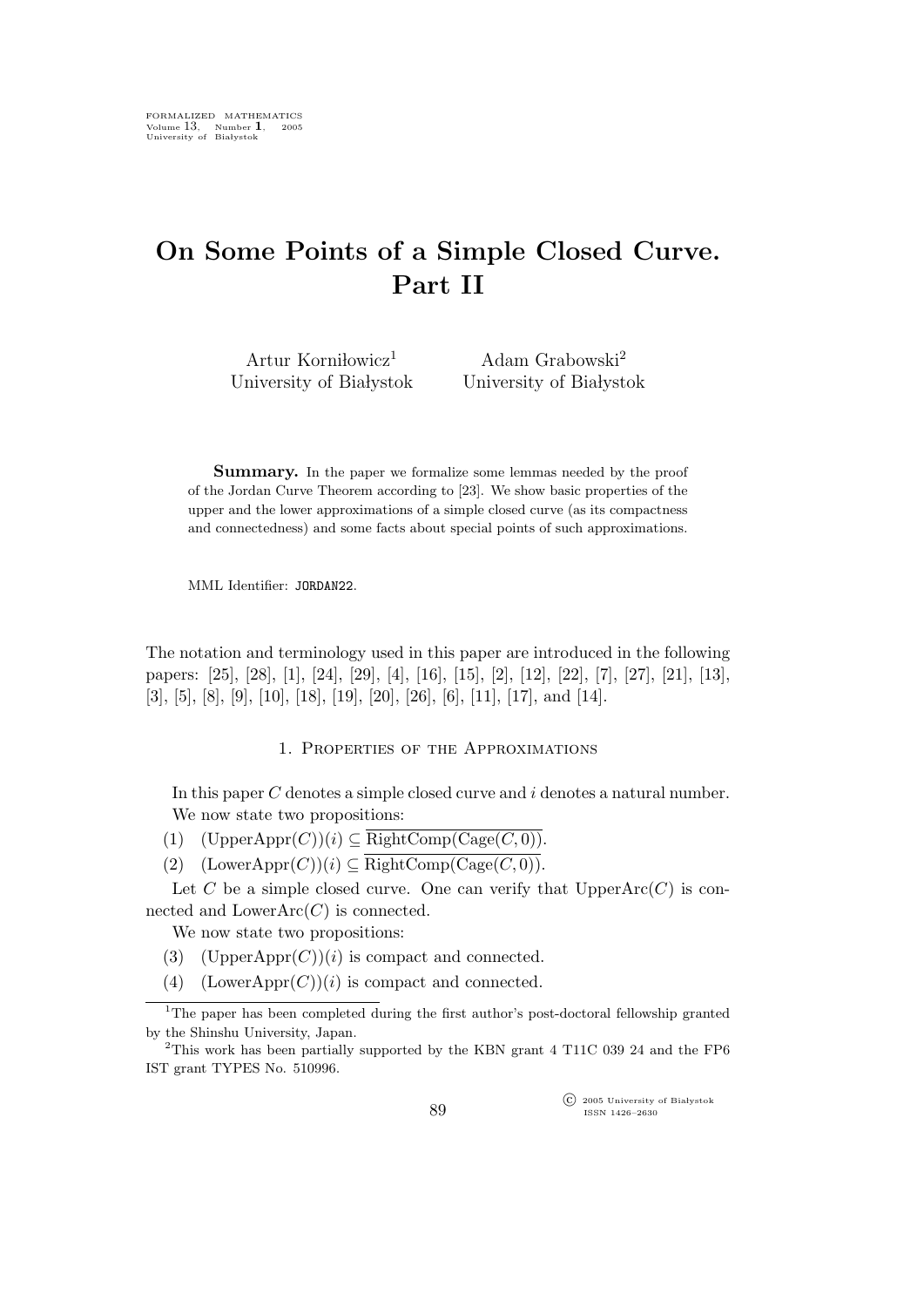Let C be a simple closed curve. Observe that  $\mathrm{NorthArc}(C)$  is compact and South $\text{Arc}(C)$  is compact.

## 2. On Special Points of Approximations

One can prove the following propositions:

- (5)  $W_{\text{min}}(C) \in \text{NorthArc}(C)$ .
- (6)  $E_{\text{max}}(C) \in \text{NorthArc}(C)$ .
- (7)  $W_{\text{min}}(C) \in \text{SouthArc}(C)$ .
- (8)  $E_{\text{max}}(C) \in \text{SouthArc}(C)$ .
- (9) UMP  $C \in \text{NorthArc}(C)$ .
- (10) LMP  $C \in \text{SouthArc}(C)$ .
- (11) NorthArc $(C) \subseteq C$ .
- (12) SouthArc( $C \subseteq C$ .
- (13) LMP  $C \in \text{LowerArc}(C)$  and UMP  $C \in \text{UpperArc}(C)$  or UMP  $C \in$ Lower $\text{Arc}(C)$  and LMP  $C \in \text{UpperArc}(C)$ .

## **REFERENCES**

- [1] Grzegorz Bancerek. The ordinal numbers. Formalized Mathematics, 1(1):91–96, 1990.
- [2] Grzegorz Bancerek and Krzysztof Hryniewiecki. Segments of natural numbers and finite sequences. Formalized Mathematics,  $1(1):107-114$ , 1990.
- [3] Leszek Borys. Paracompact and metrizable spaces. Formalized Mathematics, 2(4):481– 485, 1991.
- [4] Czesław Byliński. Functions from a set to a set. Formalized Mathematics,  $1(1):153-164$ , 1990.
- [5] Czesław Byliński and Piotr Rudnicki. Bounding boxes for compact sets in  $\mathcal{E}^2$ . Formalized Mathematics, 6(3):427–440, 1997.
- $[6]$  Czesław Byliński and Mariusz Zynel. Cages the external approximation of Jordan's curve. Formalized Mathematics, 9(1):19–24, 2001.
- [7] Agata Darmochwal. Compact spaces. Formalized Mathematics, 1(2):383-386, 1990.
- [8] Agata Darmochwal. The Euclidean space. Formalized Mathematics, 2(4):599–603, 1991. [9] Agata Darmochwal and Yatsuka Nakamura. The topological space  $\mathcal{E}_T^2$ . Arcs, line segments
- and special polygonal arcs. Formalized Mathematics, 2(5):617–621, 1991.
- [10] Agata Darmochwal and Yatsuka Nakamura. The topological space  $\mathcal{E}_T^2$ . Simple closed curves. Formalized Mathematics, 2(5):663–664, 1991.
- [11] Adam Grabowski. On the Kuratowski limit operators. Formalized Mathematics, 11(4):399–409, 2003.
- [12] Katarzyna Jankowska. Matrices. Abelian group of matrices. Formalized Mathematics, 2(4):475–480, 1991.
- [13] Stanisława Kanas, Adam Lecko, and Mariusz Startek. Metric spaces. Formalized Mathematics, 1(3):607-610, 1990.
- [14] Artur Korni lowicz. On some points of a simple closed curve. Formalized Mathematics, 13(1):81–87, 2005.
- [15] Jarosław Kotowicz. Convergent real sequences. Upper and lower bound of sets of real numbers. Formalized Mathematics,  $1(3):477-481$ , 1990.
- [16] Jarosław Kotowicz. Real sequences and basic operations on them. Formalized Mathematics,  $1(2):269-272$ , 1990.